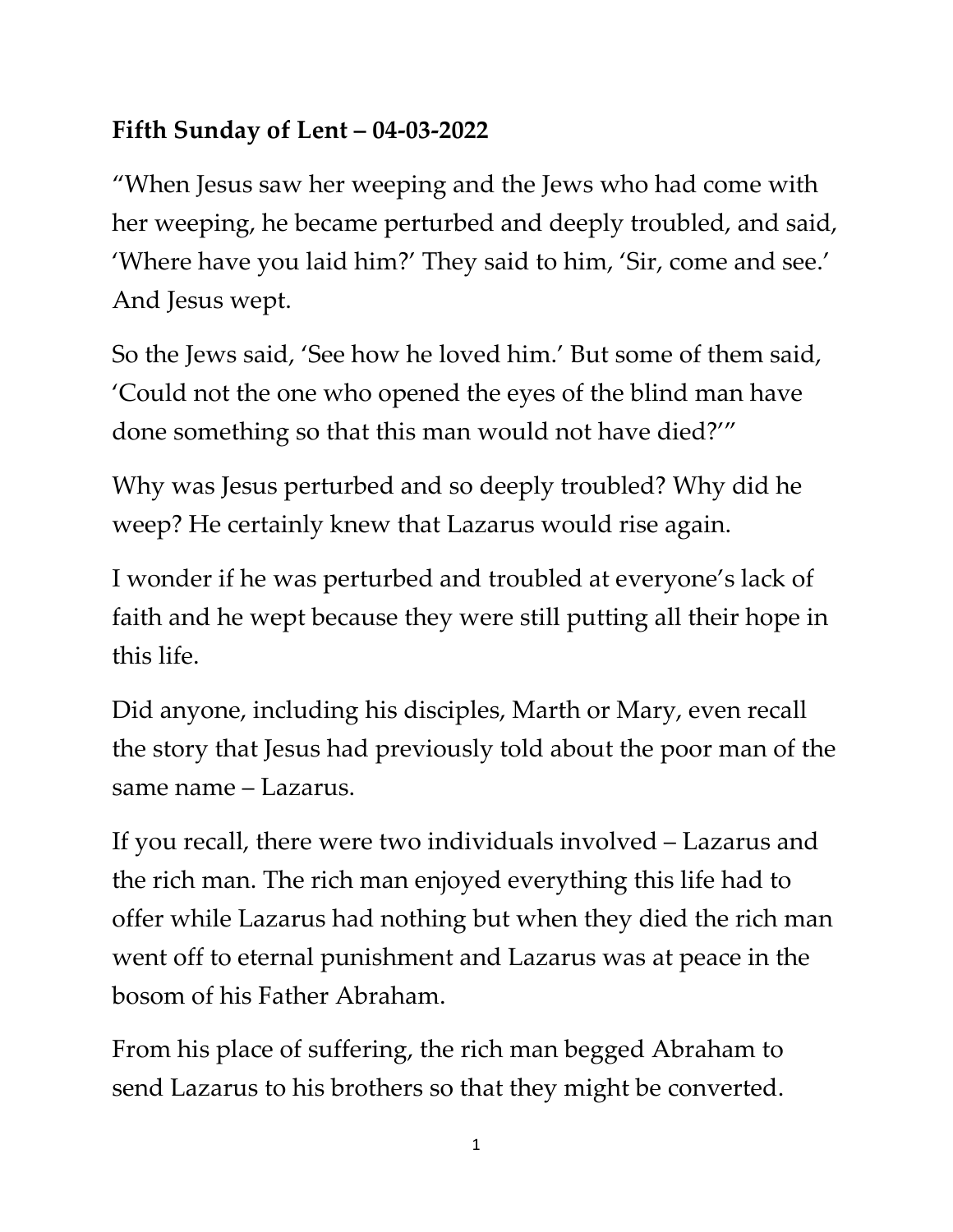But Abraham said to the rich man, they have Moses and the prophets let them listen to them.

Then the rich man replied but Father Abraham, if you send Lazarus back from the dead they will listen to him.

And Abraham said to him, if they will not listen to Moses and the prophets, neither will they listen even if one should come back from the dead.

In spite of this Jesus brought Lazarus back from the dead almost like a last ditch effort to help the people move from the here-andnow to the hereafter – from this life to eternal life with God in heaven.

Jesus never gives up on us.

The raising up of Lazarus and Jesus' resurrection ultimately points to our own resurrection provided we live according to the Spirit that dwells in us.

But many at the time of Jesus were in the flesh and dead because of sin and the same is still unfortunately true today.

Many people put significantly more value on their physical wellbeing than they do on their spiritual health.

Lazarus represents humanity without Jesus, dead because sin. But Jesus wants to liberate us from the world, the flesh and the devil and raise us to new life in him.

2